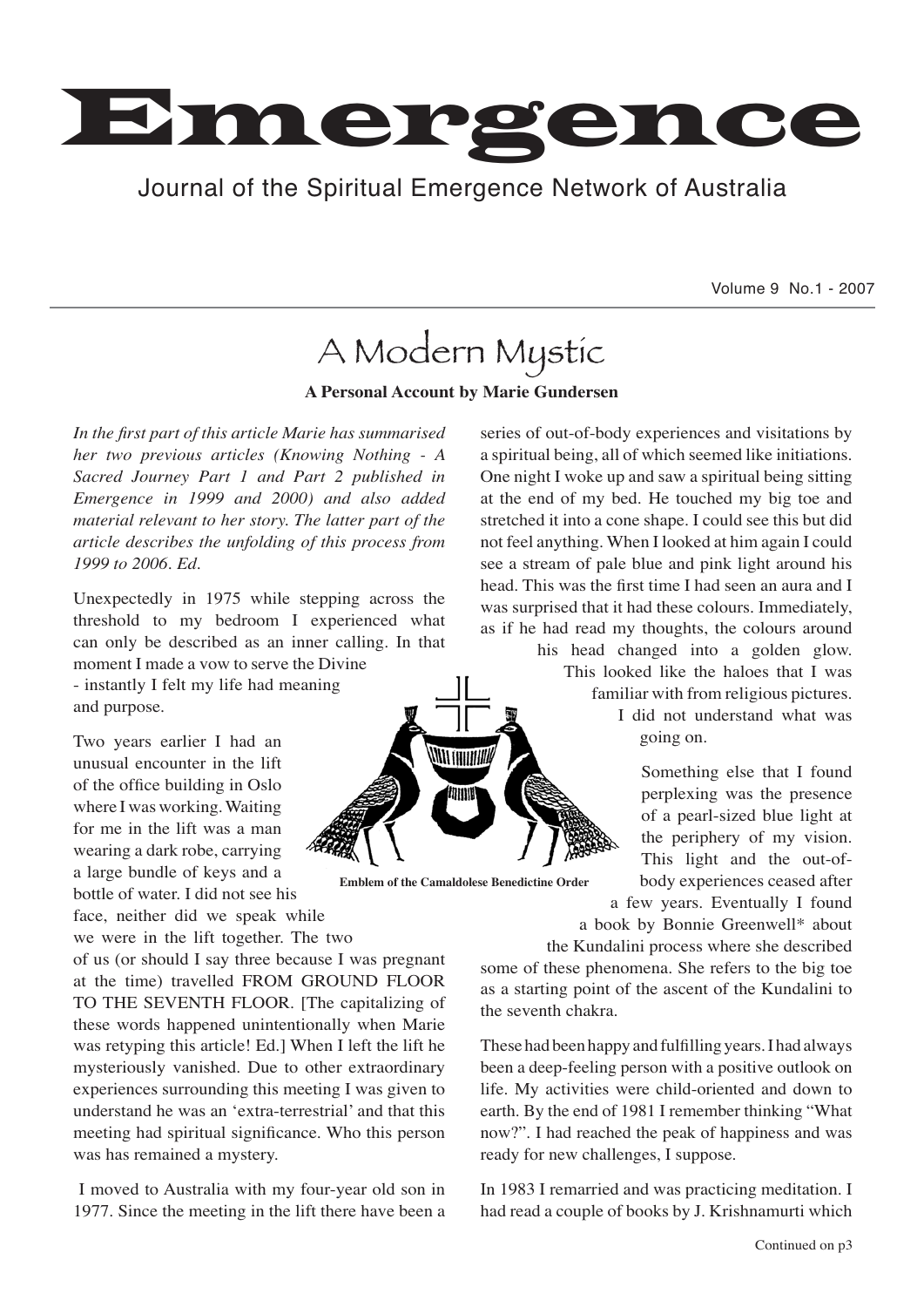### A Modern Mystic continued

inspired me to start the awesome task of staying present observing thoughts, feelings and actions. This became my main focus whilst living an active life. Over the years, maybe as a result of this intense watchfulness, a process of inner changes happened which left me unsure of my place in the world.

In 1987 I had the unusual experience of being told by an inner voice that: "You will be turned insideout". This message was repeated a few times and when I woke up the next morning my body was in a state of shock. Rapid heart palpitations and extreme fear lasting about ten seconds, then no symptoms for about the same time, then on again. The symptoms were not thought-related, it felt like a physical phenomenon that I had no control over.

I was in this state for over two years, day and night. By that time I had had medical check-ups by a heart specialist who could not find anything medically wrong. I felt like I had no protection from external influences and my nervous system was highly alert. During this time I had so much physical energy, maybe due to the excess of adrenalin, that I hauled rocks dug up from around our 60 acre property and helped build a stone cottage. I also planted hundreds of trees and carted buckets for watering. There was no-one to talk to about these symptoms. My doctor would have liked to prescribe Valium and send me on stress leave but personally I wonder whether all the physical exertion might have saved my life. Eventually I had acupuncture treatment which eased the palpitations.

Around this time I noticed that my meditation was continuous; no in and out of awareness. In 1990 my husband and I moved to the cottage we had built and enjoyed a simple lifestyle with no power and mains water. One night at the end of that year something extraordinary happened. In the evening I had some sort of insight that from now on the focus of my meditation was to change – to be aware of the sacred (God) rather than my inner and outer world. I also went to bed that evening with a feeling of satisfaction from having handed in my last assignment for a professional counselling course. I mention this because what happened next was so unexpected and so life-changing that it seems important to include what state of mind I was in at the time.

I woke up in the middle of the night overcome by vertigo. A tremendous force or energy had permeated my whole body – a spinning sensation in the centre of the head made it impossible to move and I was nauseated by the vertigo. I sat on the bed, feet on the floor while my husband held my hands saying that he could feel the energy flowing through them. We sat like this for three hours before I was able to lie down. During this time we both heard a throbbing sound and I could see a white light the size of a person from the corner of my left eye. It was these two phenomena that convinced us not to call an ambulance. I remember uttering, "My God, my God!".

回 Що *In the face of this unknown and powerful force which made my body feel like a completely hollow space, I placed my trust in the Higher Power.* 

I spent three days in bed before I felt steady enough to walk around. My life quickly returned to normal with no apparent physical side-effects from the ordeal that night. Again I checked with my doctor who, despite there being no visible symptoms, could only suggest a massive inner ear infection!

I had by then read about the Kundalini process but was left wondering whether, even if it was Kundalini, something had gone wrong, especially as I soon discovered that I had lost my emotional responses and that my short term memory was impaired. For various other reasons we had to sell our property soon after this event, a property we had laboured with love, and here was I feeling no attachment at all. This was very hard for family and friends to understand. It was as if there was nothing left of me; photos from the past might as well have happened to someone else. I was neither able to feel disappointed nor excited. In actual fact, wherever I went it was all the same. Going on a holiday to be inspired by beautiful scenery became meaningless.

岠 *It was as if there was nothing left of me; photos from the past might as well have happened to someone else. I was neither able to feel disappointed nor excited.*

டி∫

film

Initially I continued further study and also worked as a counsellor, but it became apparent that anything involving concentration created a sensation of ʻoverheating' and intense ʻtingling' in the brain. This accumulation of energy in the head also affected the short-term memory and eventually I was forced to adopt a simple lifestyle based around the home.

Continued on p4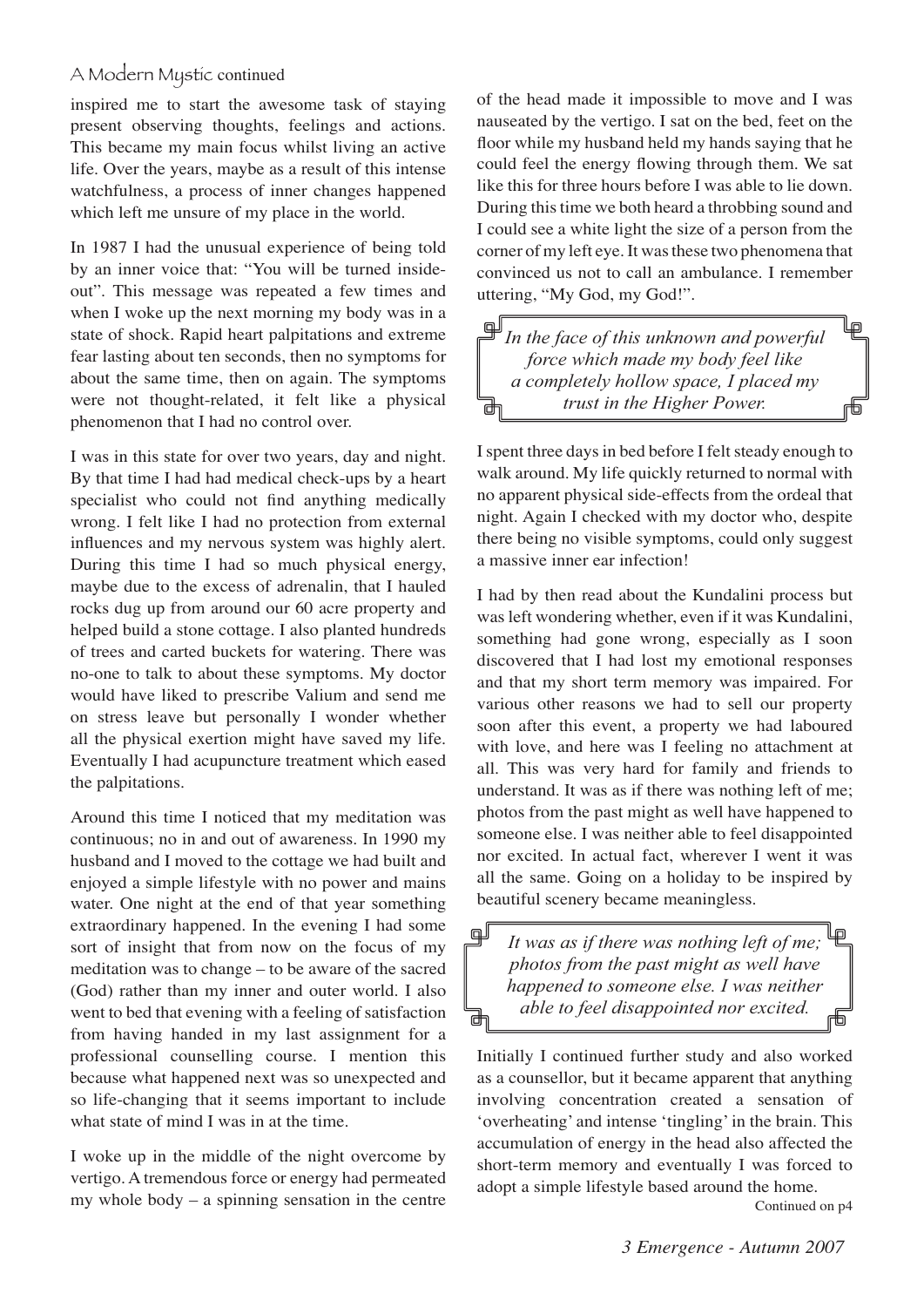I kept an open mind as to what had happened, from the possibility of brain tumour to ego death, although I thought at the time that ego death wasn't supposed to happen to ordinary people like me. And moreover, the limited reading that I had done gave me the idea that bliss is the immediate outcome of ego death. Years ago I had often experienced states of bliss and had known the sacred as an inner source of inspiration. Even as a child I could rely on this source to sustain me through hardship.

My emotional connection with God was now gone. Hereafter I was reliant on faith, trusting that I would be guided even though I could not feel God's presence. What had ceased was the reflexive movement which operates in time, a movement that makes it possible to have an emotional reaction to what we observe (physically or mentally). This sudden shift into the present moment had also created an uncomfortable feeling of compression in the solar plexus.

Then one evening, most unexpectedly, an inner voice clearly said: "You are eligible for a demonstration". I did not know what to make of this and went to sleep not expecting anything to happen. In the early morning I woke up in a most wonderful blissful state. Although this feeling only lasted a couple of minutes it somehow showed me what I was able to feel. In this lifeless state that had been my existence for so long (about four years), it was immensely important to feel that, at what seemed my darkest hour, I was being guided and there was light at the end of the tunnel. I also discovered a book called "Dark Night of the Soul". It was a Godsend. It described the state I was in and gave me a message of hope for a positive outcome.

Around that time I saw a Jungian psychologist. His starting point was suggesting Alzheimer's Disease. I was again reminded about the ignorance and lack of experience of professionals about altered states. During my year of consultations I was at least able to talk to someone who was prepared to listen, and as I discovered books by the Grofs (*Spiritual Emergency*) and others, I could then pass this information on to my psychologist!

In 1994 I decided to seek advice from a Burmese meditation master giving a 30-day retreat in the Vipassana method. I discovered during the retreat that there was no opportunity for me to discuss anything as it was a silent retreat. We reported on our meditation practice daily, and Sayadaw U Pandita smiled approvingly when I reported on my neutral state.

I was not used to meditating sitting cross-legged so eight hours a day sitting motionless became an exercise in transcending one's pain threshold – mindfully! Energy gradually built up during the retreat creating a sensation of a ʻsolid' column or rod of energy extending down the spine. The phenomenon enabled me to sit fully supported during meditation. When pushing my back against this force I could ʻclick into' different positions much like being in a reclining chair!

Prior to the retreat, the strong energy in my head had gradually intensified and focused in the forehead. Heat, light and vibration seemed to create a ʻveil' between me and the outside world. Was this the reason for the memory loss and my lack of emotions? This question was not answered during the meditation retreat. However, I had started to laugh there and I noticed afterwards that the energy had shifted to the solar plexus area.

Over time my memory gradually improved, not from concentration as before but by allowing memories and information to appear out of nothingness. The stillness was so profound (and still is) that it seems like words and sentences just ʻarrange' themselves there and then.

During the following years I spent time overseas then came back to live in a different part of Australia. The different lifestyles and environments did not change my inner state. I had spent over a year in Norway caring for my elderly parents and working with handicapped persons. Outwardly I was busy; inwardly I existed in this timeless, formless space. The usual experience is to live with an endless variety of emotions which colour our days and motivate our actions. Living in the present without these highs and lows means there is not much going on!

This state of nothingness was not a comfortable space in which to remain still. I realized I had kept myself busy to avoid staring into this inner vacuum. Staying still also meant that I was more aware of the intense energy in the head which felt like the effervescent bubbling in a corked champagne bottle. Having seen there was nowhere to go outwardly, it was time to turn my attention to the inner void. As I focused on the unease in there, I could see that it was related to a loss of my personal (emotional) self. For years I had felt very isolated in not being able to find anyone else who had had a similar experience.

I decided to ʻuse' Krishnamurti's approach more actively to ʻexplore' the dark depths of the void and to invite the unease to unfold. It grew in strength as I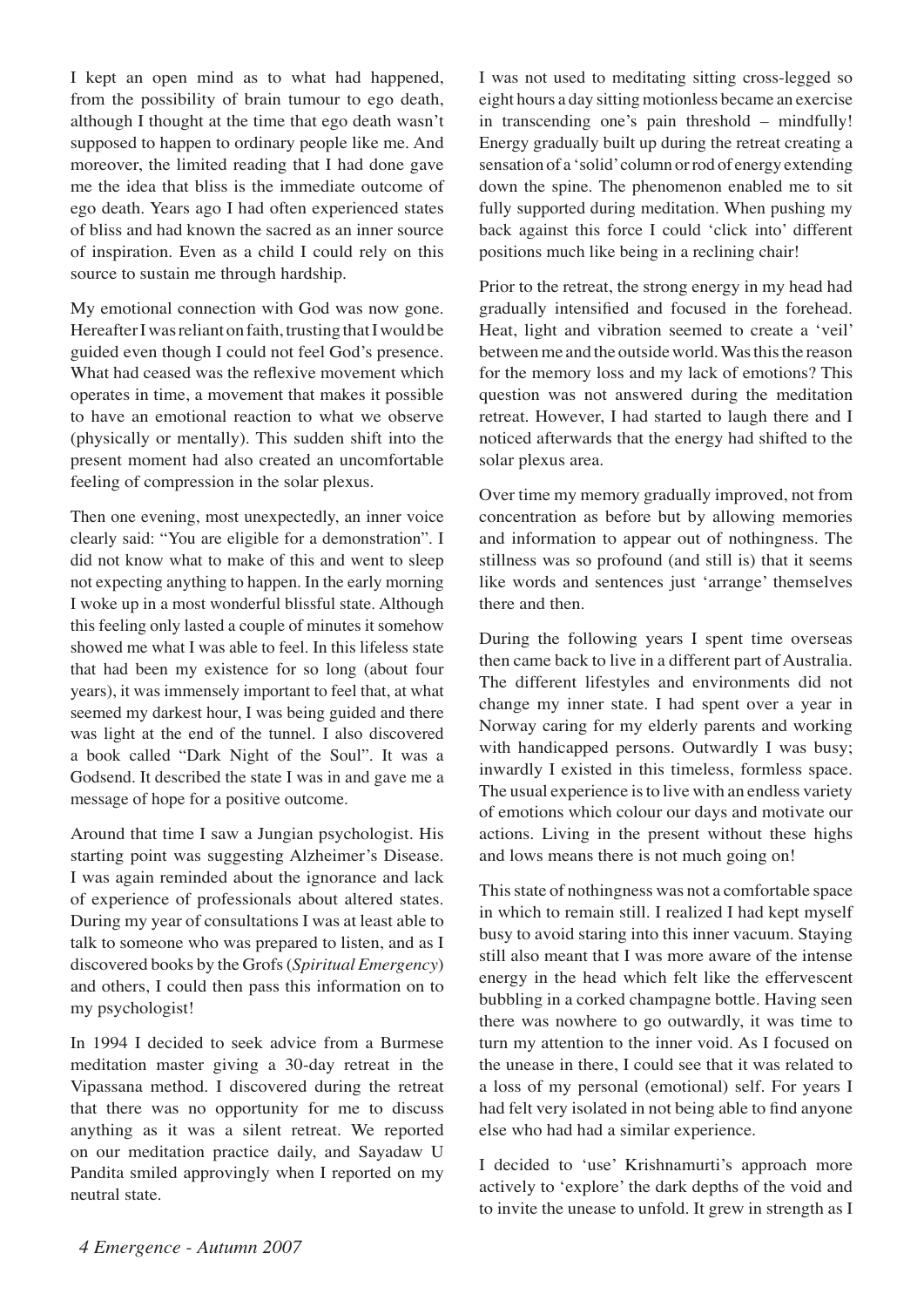focused on it until one day some little event triggered off a spontaneous ʻrebirthing' experience where I knelt on the floor, curled up in a foetal position and cried. My breathing was rapid and rhythmical, and I watched while letting it all out. I felt peaceful after a few minutes. As I stood up, my husband (who had stood by concerned but not interfering) and I heard a chorus of birds singing like we had never heard before. We didn't think of looking outside at the time as we were both focused on how quickly I had recovered and how peaceful I felt.

Since then I have become aware that in the depth of this void of nothingness, the sacred is – the two are the same and I am it. The sacred is there, very faint, and an inner quiet and receptiveness is needed to notice it. There is a quality about it that makes me feel humble.

டி∫

*… in the depth of this void of nothingness, the sacred is – the two are the same and I am it.*

lp

In early 1999 I had some Transpersonal Breathwork sessions with Karen Daniel. These showed that the Kundalini energy was active and that the process could be trusted to take its natural course.



I was also very fortunate to meet Lena McGregor who works as a clairvoyant and Pranic Healer in Lismore. I went to her initially because of the vibrational energy and pressure inside the top of the

head as well as some anxiety and unease in the solar plexus. (In the past this symptom of anxiety would be particularly strong at night. Feelings of oppressive despair and total annihilation would often wake me up in the darkest part of the night only to disappear suddenly just before dawn!)

Lena identified the loss of personal self as liberation and congratulated me on my achievement! It was now possible at last, to drop the mind's preoccupation with there being something wrong with me. Towards the end of the year a new phenomenon appeared – a kind of high pitched bell-like ringing, a pleasant sound inside my head which I mainly noticed at night.

For some time my reality had been a fluctuation between the no-self and the faint presence of the sacred. I became aware of the mind trying to recapture or recreate the right conditions for the sacred to stay. The unease resurfaced at times. It became a pointer, prompting me to look deeper. I did this in a state of surrender and trust in divine guidance. I had learnt from Krishnamurti's teaching that the answer to a problem is in the problem. And so the unease, associated with emptiness and lack of identity became my object of meditation.

I saw that beyond the self and the no-self, my reality/ identity was That which appeared from moment to moment in consciousness – or Seeing. (the Seer and the Seen had merged in the no-self state).

A friend who had heard me describe the state I was in lent me Bernadette Roberts' book "The Path to No-Self"*.* This was the first time that I had come across a written description of the no-self, an expression I have since adopted. Her book helped to normalise my own state and I acknowledge her invaluable contribution in writing about the contemplative journey with such detail and insight. I agree with Bernadette that "… union with the divine is a knowing beyond an archetypal image, idea, experience or perspective."

On December 10th, 1999, not long after finishing this book, I had a dream where I died. A man announced that my pulse had stopped. I was aware that, as I was about to die my breathing would stop. As I realized that this was the end, I drew my last breath. To let my mother know that this was my very last breath, I placed my hand in hers. While expecting a gasp to follow I woke up.

During the week that followed, the unease started to resurface. The dilemma was: ʻWhat is it that sees when there is no Seer?' This was again a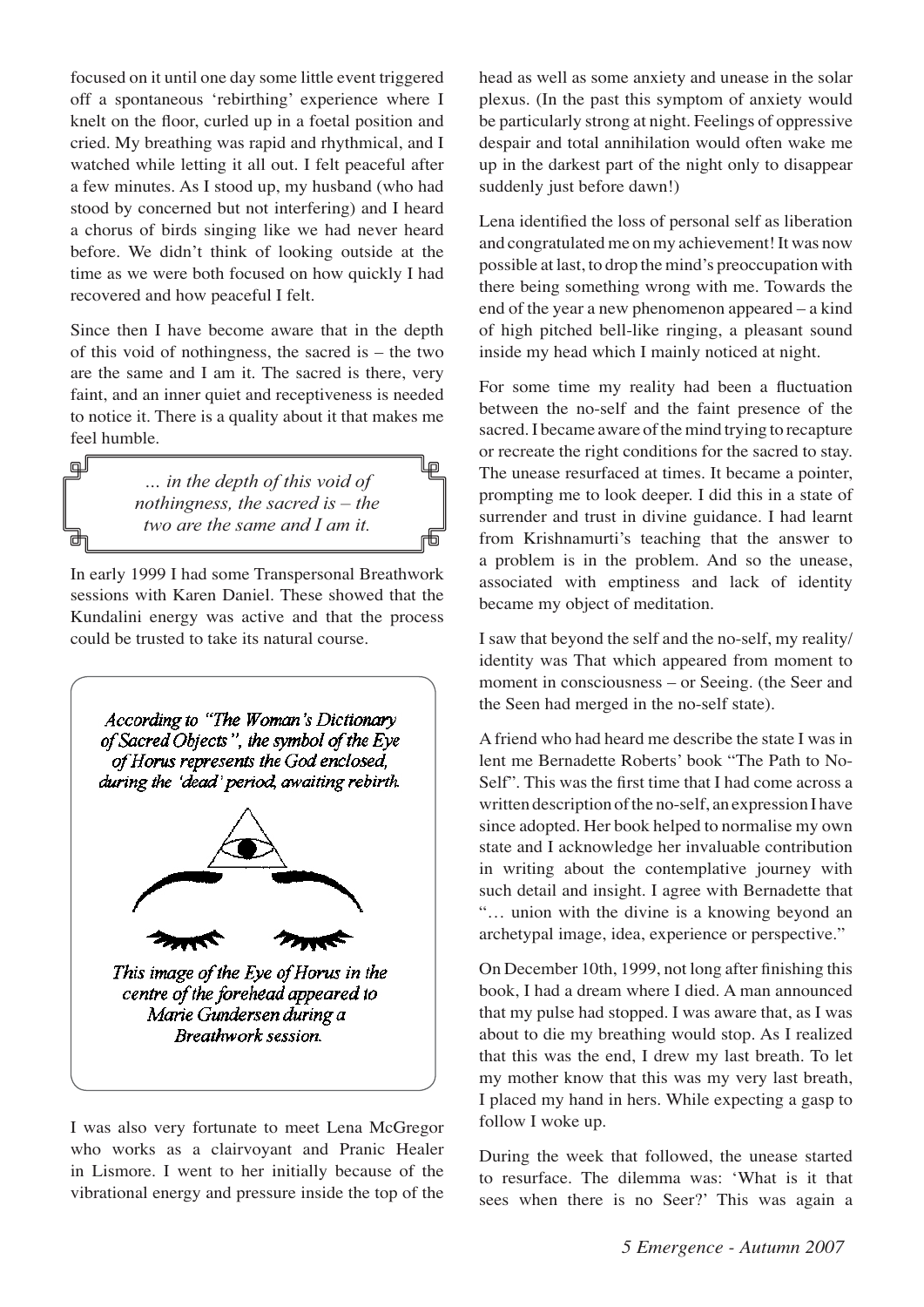spiritual conundrum to be solved experientially, not mentally. For hours every day I paced up and down the corridor needing to move physically while this deep enquiry was going on. The result was most unexpected: on December 17th the Seeing dissolved into Pure Awareness! The outcome was immediate clarity and a sense of homecoming to a natural state. I knew without any trace of a doubt that the seeking had ended. The feeling of unease ceased as did the concentration of energy inside the top of the head.

A new physical phenomenon, that I became aware of later that day, was that something had aligned itself behind the centre of the eyebrows. This manifested as seeing with ʻone eye'. What had disappeared was a vibrational energy behind the forehead that I had felt for many years. This energy had created a sensation of being cross-eyed without in any way distorting the actual physical vision.

வி lp *… something had aligned itself behind the centre of the eyebrows. This manifested as seeing with 'one eye'. What had disappeared was a vibrational energy behind the forehead that I had felt for many years.*

This natural ʻstate' which mysteriously appeared on that day in December is not a state of a resurrected personal identity. There is still ʻno-one home', ʻnowhere to go', no ʻinside/outside' and no sense of self-importance. But all is well! There is no conflict or need to change anything. Beyond the known and the unknown is Pure Awareness, the essence of consciousness. Pure Awareness is timeless and vibrant, timeless because without the personal self and its emotional projections each moment can be met spontaneously.

#### **The following is an update of Marie's process. Ed**

All through my journey I found little information describing the stages leading to union with God. Over the years I kept a journal detailing changes in consciousness, unusual symptoms and experiences in the hope that one day it would make sense. I often felt bewildered and isolated, not knowing what was going on or where to turn for advice.

I studied everything from psychiatric textbooks to spiritual literature from different traditions looking for references to and explanations of these states. I found that the teachings of Buddhism and Christianity tended to focus on the actual spiritual disciplines rather than describing the symptoms and phenomena that can occur as a result of these practices.

Research of the Kundalini process has been going on for many years but is still unknown to the general public and the medical profession. Less understood and researched is the relationship between the Kundalini energy and the Holy Spirit and their roles in the process of spiritual transformation and the evolution of consciousness.

The notion that you can have instant enlightenment has become very popular. An increasing number of authors and so-called spiritual teachers promise freedom from all emotional conflict which they say can be obtained with a mind shift. In their teachings there is no need for any spiritual practice because ʻeverything is perfect now, if only we can wake up and see it'. Enlightenment is the catch phrase: ʻonce you've got it you live happily ever after'! The absence of pain and anxiety may allow a person to feel blissful for a while, but does that make a person more spiritual? If by spiritual we mean being humble and compassionate, then these qualities are acquired through selflessness and suffering rather than self-gratification.

I am concerned that spiritual seekers who have gone beyond the initial experiences of bliss, will have difficulty finding guidance and may even be led to believe that they are on the wrong path. I think it is helpful to see pain and suffering as a natural and necessary part of the process of transformation, just as is the case with childbirth: a new being conceived by the union of male and female energies grows and develops in the darkness of the womb. The contractions in labour are like the suffering of spiritual purgation - they intensify just before ʻbirth'. Then there is a sudden ending of pain as the infant emerges into light ready for a new stage of development.

I can relate to this analogy of birth with what happened to me on 17th December, 1999. During the night, unexpected and beyond my control, a force penetrated through the base chakra, climaxing with a blast of energy that shot up through to the top of the head. I have since realised that the energy that ascended through the body in 1999 was a reverse movement of the descending force that entered through the crown chakra in 1990 (whatever that means). The climax in 1999 was the culmination of a deep spiritual enquiry and a total surrender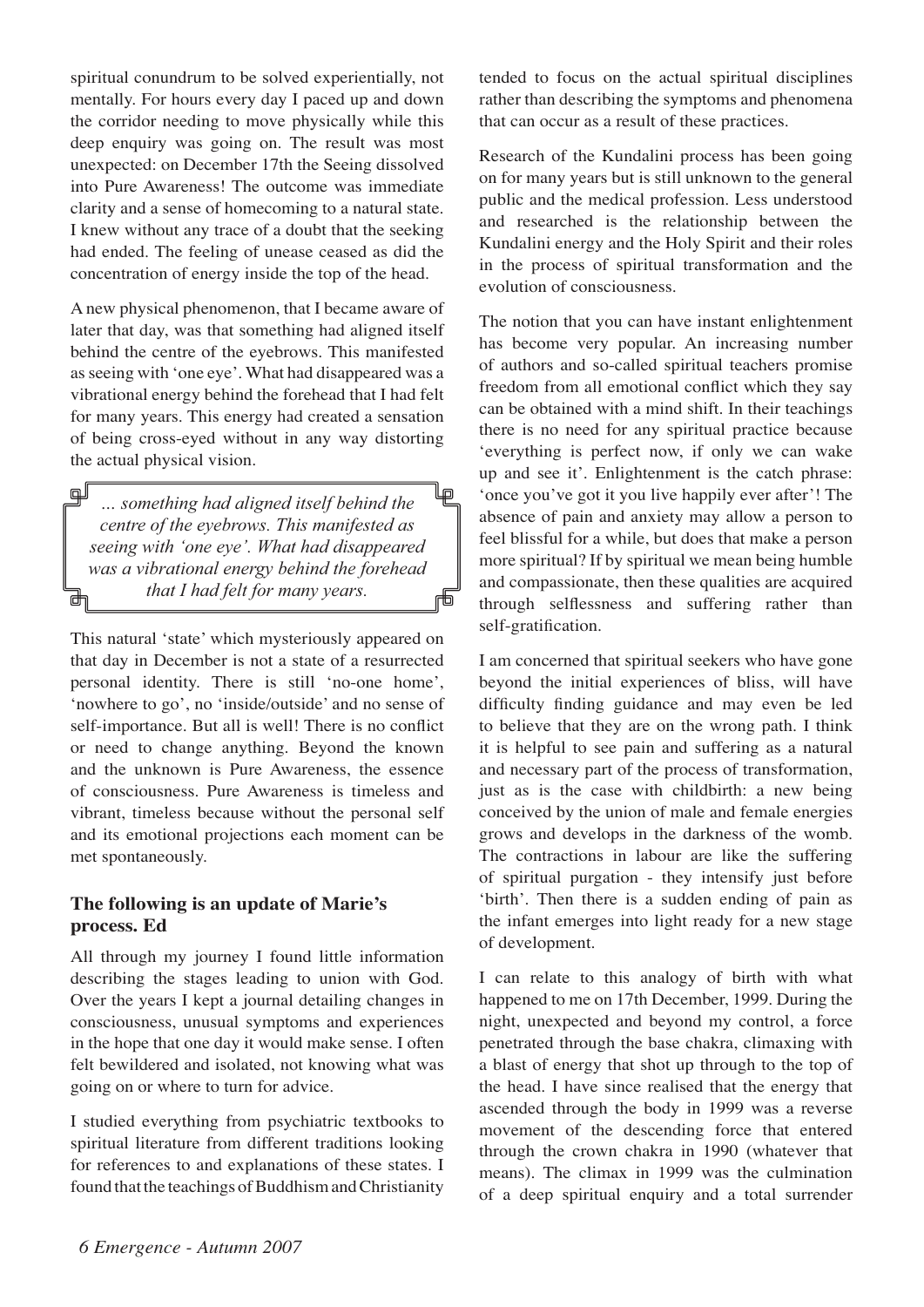to God. Finally ʻI' was released from the tomb of emptiness and annihilation. This ended a nine year long struggle of my own version of the Dark Night of the Soul. The mind was now free of even the most subtle constraint and resting in the centre or ground of being as Pure Awareness. This brought with it a profound sense of inner peace.

A constant tingling sensation or charge was now felt throughout the whole body. In the past this internal vibrational energy would move to different parts of the body creating ʻhot spots' of increased vibration and heat. Whilst the mind remained in a quiet state, the extra charge in the head created a sensation of over-heating the brain circuits every time I tried to read or concentrate. Looking after a grandchild remained my main focus for a few years. We both enjoyed the spontaneity of play, story-telling and song. These were activities that didn't require much mental concentration.

I went through a period of waking up at night because I had stopped breathing. It was as if I had forgotten how to breathe. Sometimes it felt like I was choking. Fortunately I always remained calm. After a while, by breathing in consciously, my breath returned to normal and I soon went back to sleep.

I decided to see a doctor because breathing is important! He diagnosed sleep apnoea and referred me to a hospital with a sleep laboratory. As there were no other symptoms that fitted sleep apnoea (such as sleep deprivation) I was undecided if travelling interstate to undergo tests in a sleep laboratory was worth the trouble.

That same day I had a ʻchance' meeting in town with Lena McGregor, the local clairvoyant healer who I had seen in the past. I mentioned the visit to the doctor and my uncertainty about further treatment. This led to a consultation where she offered an alternative explanation for my breathing problem. She could see that the etheric channel was open and told me that the Kundalini process had finished but the flow of energy in the throat chakra was restricted. She advised me to change my posture during the day as well as at night (tuck chin in, neck straight) and to look at any issue that needed voicing. I heeded her advice and I began singing again. My breathing at night gradually returned to normal without any need for medical intervention.

Lena had also encouraged me to tell my story and to offer my experience to others. For a while, I just sat with this thought of going public to see what I was supposed to do with it. I had noticed that whenever I shared what I knew to be true my whole being felt vibrant and energised. I had also seen that my meditation practice had increased my awareness, helped to heal emotional wounds and erased old conditioning. Seeing that others could benefit from exploring a path of self-discovery I decided to offer individual and group sessions in Awareness Meditation (using Krishnamurti's approach). In one closed group we focused on spirituality and daily life with the emphasis on personal experience. This group met regularly for a couple of years and the deep sharing that evolved was rewarding for us all.

I have been living on my own for a few years now - a necessary change to a simpler lifestyle. During this time I have noticed a gradual inflow of spiritual light. This inner light creates a kind of luminosity experienced both inside my head and externally. Thoughts entering my mind are highlighted and an assessment (judgement) of these thoughts happens instantly. In this state, where the mind is often silent, awareness is open, receptive and focused. Even the most subtle and fleeting thought of self-centredness does not pass unnoticed. This inner judgement is not done by my personal critic but is a new feature produced by the presence of this divine light (Holy Spirit). I am convinced that it is this presence of pure love and light that causes any contrasting impurities in me to be highlighted and amplified. I welcome these ʻexposures' because in my heart it feels right and just. God's pure love both purges and purifies and nothing can be hidden from divine light. When I see my own shortcomings and flaws there is often an instant rush of heat in the body.

#### டி∬ lo *I am convinced that it is this presence of pure love and light that causes any contrasting impurities in me to be highlighted and amplified.* 襾 両

Speech is difficult. Thoughts are fragmented and cannot express that which is whole and holy. If I engage in idle small talk or frivolous conversation it shows up immediately as an impurity and can result in me feeling ʻdrained'. The mind seems to require a great deal of silence and there is a need for solitude. The nervous system is more charged and sensitised with the extra light; at the same time there is an increased vibrancy and vitality in this state and I have less need for sleep. Consciousness is